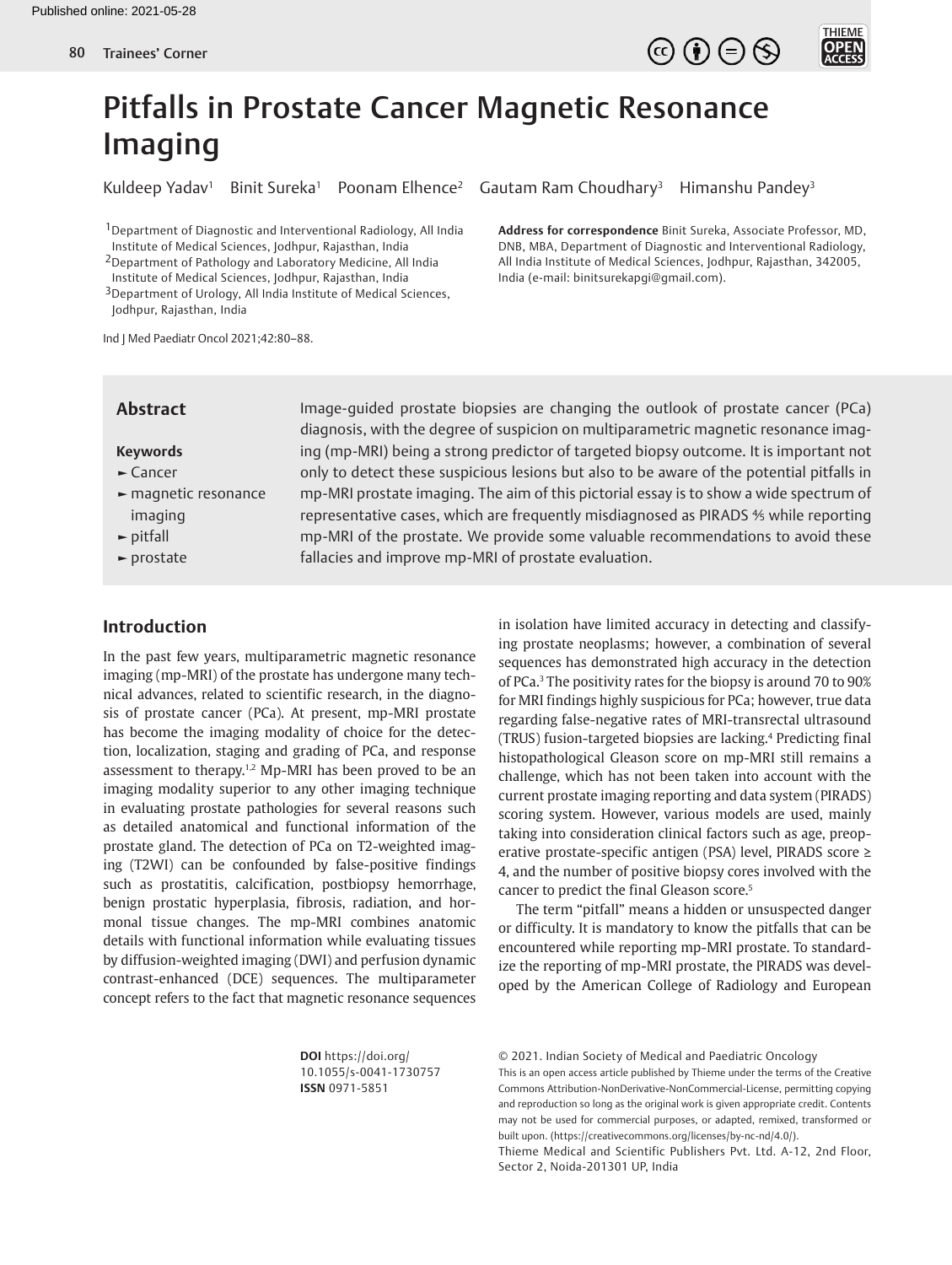Society of Urogenital Radiology in 2012. At present, the PIRADS version 2.1 is effective since March 2019.

A sound knowledge of the pelvic anatomy and pathology, with emphasis on that of the prostate and PI-RADS v2.1 chalk out the "dominant" sequences needed to adequately evaluate the anatomical zones of the prostate, with emphasis on the utilization of diffusion/apparent diffusion coefficient (ADC) map for the peripheral zone (PZ) and T2 sequences for the central zone (CZ).3

This pictorial essay aims to give special importance to the cases of pitfalls of PCa, and suggestions are given to avoid them in daily clinical practice. Pitfalls can be divided into those conforming to the anatomical zones of the prostate gland, including the anterior fibromuscular stroma (AFMS), surgical capsule, posterior pseudolesion of the PZ (teardrop sign), periprostatic venous plexus, and neurovascular bundle, which can simulate cancer and benign conditions such as benign prostatic hyperplasia and inflammatory/infectious pathology, and other conditions that can mimic malignant lesions of prostate. Various pitfalls in prostate imaging are highlighted in **►Table 1**, and various MRI recommendations to avoid these pitfalls are tabulated in **►Table 2**.

## **Magnetic Resonance Anatomy of Prostate**

Prostate gland consists of the base, the midgland, and the apex. It is divided into four histologic zones: (a) the AFMS which contains no glandular tissue; (b) the transition zone (TZ), surrounding the urethra proximal to the verumontanum, which contains 5% of the glandular tissue; (c) the CZ, surrounding the ejaculatory ducts, which contains approximately 20% of the glandular tissue; and (d) the outer PZ, containing 70 to 80% of the glandular tissue (**►Fig. 1**).

On mp-MRI, T1-weighted (T1W) images are used primarily to determine the presence of hemorrhage within the prostate and delineate the outline of the gland. T2W images are used to interpret zonal anatomy and abnormalities within the gland and evaluate extraprostatic invasion. On T2W images, clinically significant cancers in the PZ usually appear as round or ill-defined hypointense focal lesions. DWI reflects the random motion of water molecules and is a key component of the prostate mp-MRI examination. It should include an ADC map and high b-value images.

Most clinically significant cancers have restricted/impeded diffusion compared with normal tissues and thus appear hypointense on ADC maps. DCE MRI is defined as the acquisition of rapid T1W gradient echo scans before, during, and after the intravenous (IV) administration of a low-molecular weight gadolinium-based contrast agent. As with many other malignancies following a bolus injection of contrast, PCas often demonstrate early enhancement compared with normal tissue.

# **Anatomic Pitfalls**

#### **Hypertrophic Anterior Fibromuscular Stroma**

According to the McNeal zonal anatomy distinction, AFMS is the most anterior portion of the gland, situated between

|  |  |  |  |  |  |  | <b>Table 1</b> Pitfalls in mp-MRI prostate imaging |
|--|--|--|--|--|--|--|----------------------------------------------------|
|--|--|--|--|--|--|--|----------------------------------------------------|

| <b>MR</b> pitfalls    | <b>Entity and signs</b>           |  |  |  |
|-----------------------|-----------------------------------|--|--|--|
| Anatomic              | Hypertrophic fibromuscular stroma |  |  |  |
|                       | Surgical capsule                  |  |  |  |
|                       | Periprostatic venous plexus       |  |  |  |
|                       | Neurovascular bundle              |  |  |  |
| Benign pathologies    | Moustache sign                    |  |  |  |
|                       | Moustache-like sign               |  |  |  |
|                       | Teardrop sign                     |  |  |  |
|                       | Teardrop-like sign                |  |  |  |
|                       | Ectopic/extruded BPH nodule       |  |  |  |
|                       | Prostatitis                       |  |  |  |
|                       | Pitfall versus pitfall            |  |  |  |
|                       | PCa in moustache sign             |  |  |  |
|                       | PCa in median posterior change    |  |  |  |
|                       | Ectopic BPH nodule or abscess     |  |  |  |
| latrogenic changes    | Postbiopsy hemorrhage             |  |  |  |
| Posttreatment changes | Residual prostate gland           |  |  |  |
|                       | <b>Fibrosis</b>                   |  |  |  |
|                       | <b>Granulation tissue</b>         |  |  |  |
|                       | Hemorrhage                        |  |  |  |
|                       | Brachytherapy seeds               |  |  |  |
| <b>Artifacts</b>      | Malpositioned endorectal coil     |  |  |  |
|                       | Postbiopsy changes                |  |  |  |
|                       | Foley's catheter                  |  |  |  |
| Others                | Calcifications                    |  |  |  |
|                       | Periprostatic lymph nodes         |  |  |  |

Abbreviations: BPH, benign prostatic hyperplasia; PCa, prostate cancer; mp-MRI, multiparametric magnetic resonance; MR, magnetic resonance.

the two lobes that constitute the TZ, which often appears to be flattened by them.<sup>6</sup> This zone corresponds to a band of tissue formed by muscle cells and connective tissue, which is devoid of glandular tissue. There is variable prominence of AFMS among individuals. Due to the compressive effect of benign prostatic hyperplasia (BPH), it is less prominent in men with increased age and gland size.<sup>7</sup> Owing to its histological composition (muscle cells and connective tissue), it appears homogeneously hypointense on T2W images, which can be mistaken for PCa and also tend to be hypointense (**►Fig. 2**). In some cases where hypertrophy of AFMS may mimic PCa on T2W images, signal characteristics on DWI and enhancement on DCE-MRI should be correlated.8

#### **Surgical Capsule**

The surgical capsule referred to the connective tissue support that is concentric fibrous tissue normally found separating the TZ and the PZ of the prostate. Due to its fibrous tissue composition, it shows low-signal intensity on T2W images. Normally, it is a linear structure, without a nodular or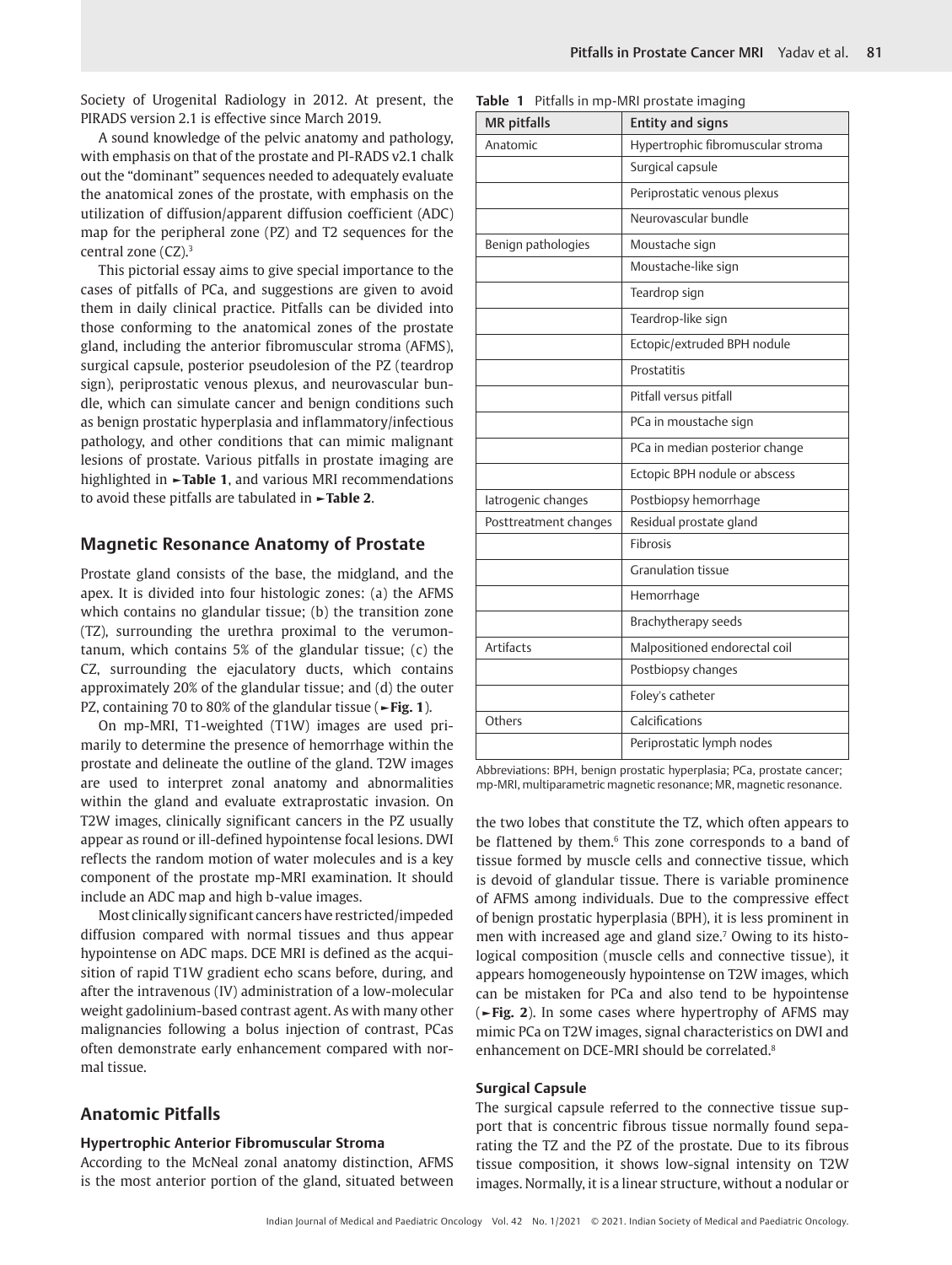| Pitfall                       | Key MR sequence to avoid<br>pitfall |
|-------------------------------|-------------------------------------|
| Hypertrophic<br>fibromuscular | DWI and DCE-MR sequence             |
| stroma                        |                                     |
| Surgical capsule              | Multiplanar T2WI and DCE-MR         |
| Periprostatic venous plexus   | Characteristic location, T2WI and   |
|                               | DCF-MR                              |
| Neurovascular bundle          | Characteristic location and         |
|                               | Multiplanar T2WI                    |
| Moustache sign                | Coronal T <sub>2</sub> WI           |
| Moustache-like sign           | Multiplanar T2WI and DWI            |
| Teardrop sign                 | Coronal T2WI                        |
| Teardrop-like sign            | Multiplanar T2WI and DWI            |
| Ectopic/extruded BPH          | Multiplanar T2WI and DWI            |
| nodule                        |                                     |
| Prostatitis                   | Clinical history correlation and    |
|                               | DCE-MR                              |
| Postbiopsy hemorrhage         | Tl-WI and DCE-MR                    |
| <b>Fibrosis</b>               | DWI and DCE-MR                      |
| <b>Granulation tissue</b>     | <b>DWI</b>                          |
| Brachytherapy seeds           | DCE-MR and DWI                      |

|  |  |  |  |  |  | <b>Table 2</b> Fallacies and recommendations to avoid pitfalls |  |  |  |  |  |
|--|--|--|--|--|--|----------------------------------------------------------------|--|--|--|--|--|
|--|--|--|--|--|--|----------------------------------------------------------------|--|--|--|--|--|

Abbreviations: DWI, diffusion-weighted imaging, DCE, dynamic contrast-enhanced; MR, magnetic resonance; T2WI, T2-weighted image; T1WI, T1-weighted image.



**Fig. 1** Line diagram in different planes showing normal anatomy of prostate (AFS—anterior fibromuscular stroma, TZ—transitional zone, CZ—central zone; PZ—peripheral zone; ED—ejaculatory ducts; PUT prostatic urethra; NVB—neurovascular bundle; SV—seminal vesicles; U—urethra; V—verumontanum.

mass-like configuration (**►Fig. 3**). In some cases, asymmetric thickening of the capsule may simulate a suspicious lesion. Multiplanar, high-resolution T2W images and DCE-MRI help us to differentiate it from the malignant lesion.<sup>9,10</sup>



**Fig. 2** Axial T2-weighted imaging (T2WI) showing triangular area of T2-hypointensity (arrows) in midlower prostate, corresponding to hypertrophic anterior fibromuscular stroma (AFS).



**Fig. 3** Axial T2-weighted imaging (T2WI) showing T2-hypointense linear thickening (arrows) of surgical capsule, bulging into the bright peripheral zone (PZ).

#### **Periprostatic Venous Plexus**

The location of the periprostatic venous plexus at the anterolateral margin of the prostate, near the prostate capsule, presents a challenge in assessing lesions of the PZ. Also known as Santorini's plexus, it is in close proximity to the prostate capsule, and the size of the vessels is variable among patients.11 Patients with local inflammatory processes often show asymmetric dilation of the venous plexus. It appears rounded on axial images, with variable signal intensity on T2W images (depending on the blood flow inside the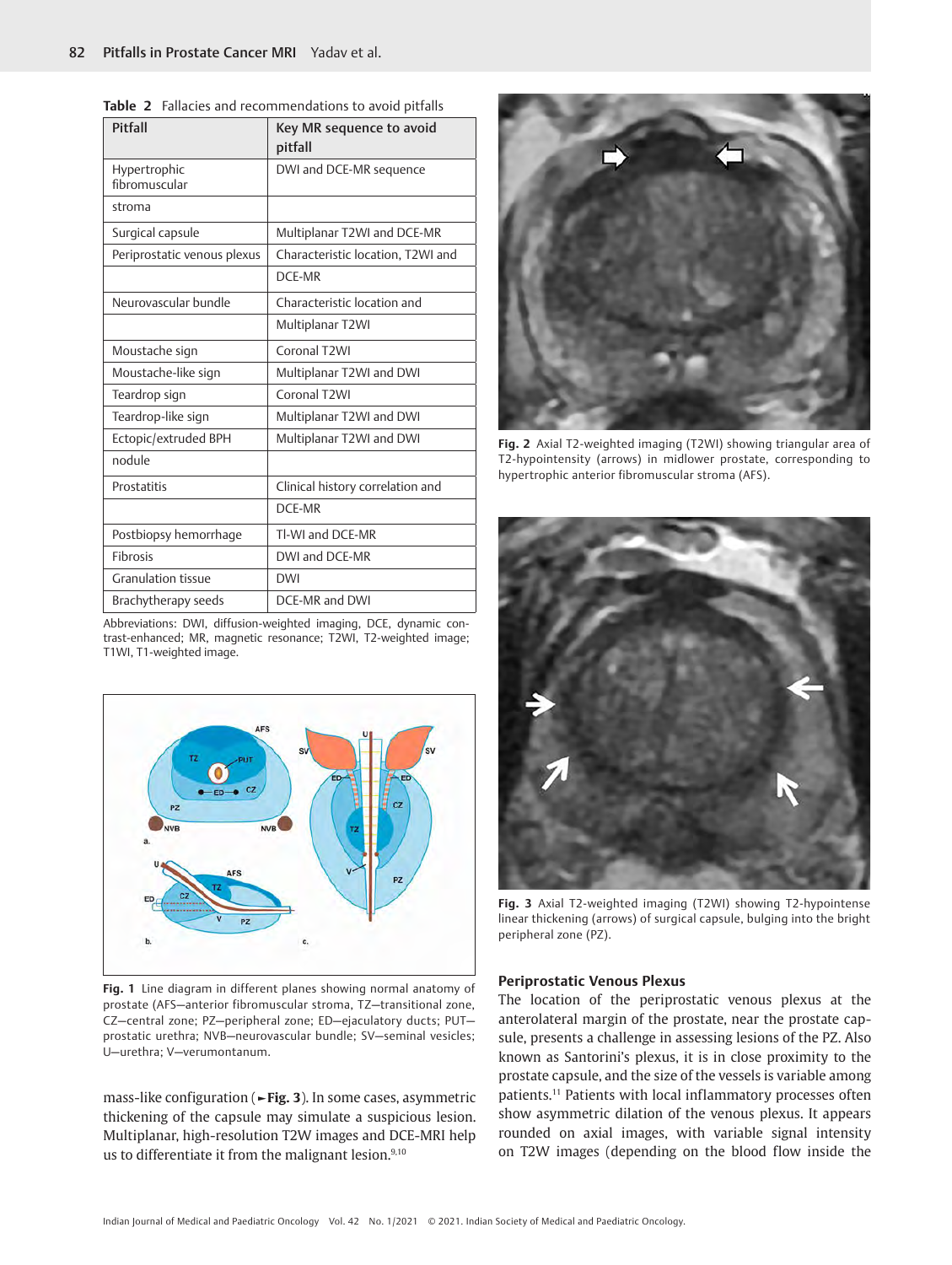

**Fig. 4** Axial T1-weighted (T1W) dynamic contrast-enhanced MR images (**a**) showing dot like enhancement in the periphery of the prostate, (**b**) corresponding to perfusion map images showing increased perfusion suggestive of periprostatic venous plexus.



**Fig. 5** Apparent diffusion coefficient (ADC) map showing hypointense dots in posterolateral region of prostate at 5 to 7 o' clock position, which could be erroneously diagnosed as peripheral zone (PZ) cancer, but location of these hypointense dots clinches the diagnosis of neurovascular bundle.

vessel and flow voids) and low value on ADC map (**►Fig. 4**). To avoid this pitfall, we must know the location of the periprostatic venous plexus, which is found in the anterolateral aspect of the PZ.

#### **Neurovascular Bundle**

The neurovascular bundle that innervates the corpora cavernosa is located at the posterolateral margin of the prostate, near the capsule, usually at 5 and 7 o'clock position. The preservation of this plexus is critical in postprostatectomy sexual function; however, in infiltrative PCa patients, surgeons are bounded to perform a wider resection. The neurovascular bundle may show a rounded appearance on axial images, with a low signal on T2W and ADC maps (**►Fig. 5**). In distorted ADC images, the neurovascular bundle may appear to be in the PZ and mimic a nodule. It is mandatory to evaluate these suspicious nodules on multiplanar, high-resolution T2W images.

# **Benign Prostatic Hyperplasia**

# **Moustache Sign (Bilateral Hyperplasia with Compression of Peripheral Zone)**

It is the presence of bilateral symmetrical small adenomatous nodules in the TZ, which determines compression of the peripheral and CZ at the base/ middle of the prostate gland.



**Fig. 6** Axial and coronal T2-weighted image (T2WI) of the prostate base (**a** and **b**) showing bilateral symmetrical oval-shaped areas of low-signal intensity on T2WI (arrows) at the base of the prostate lateral to the opening of ejaculatory ducts. (**c**) No diffusion restriction is seen in these nodules. (**d**) Line diagram showing resemblance with a moustache.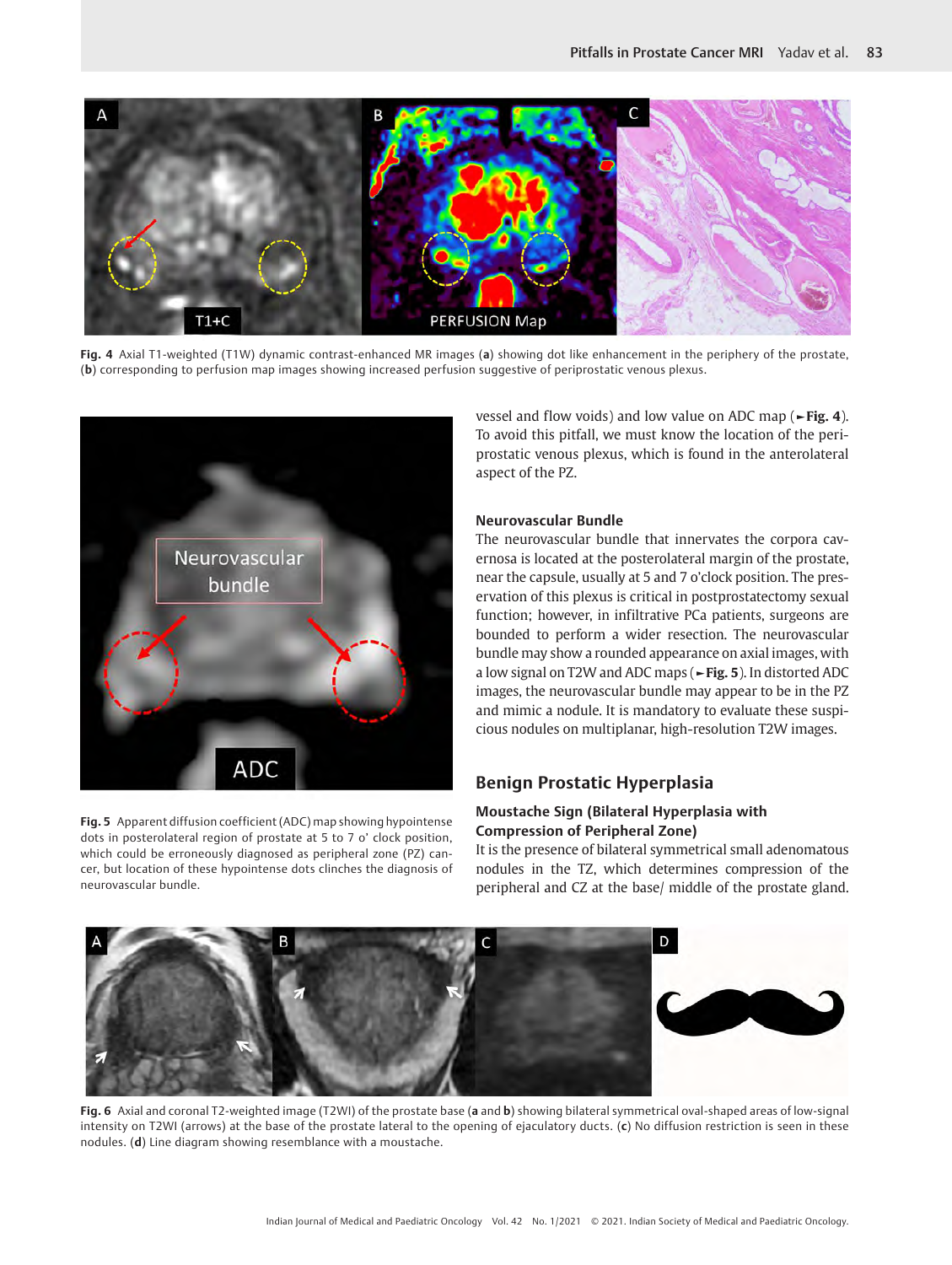

**Fig. 7** Axial T2-weighted image (T2WI) of the prostate base, (**a**) showing a large adenoma bulging into the peripheral zone (PZ) (arrows) and (**b**) corresponding line diagram showing resemblance to a moustache, (**c**) with restricted diffusion in the apparent diffusion coefficient (ADC) map images.



**Fig. 8** MRI prostate showing asymmetrical oval area of low signal on T2-weighted imaging (T2WI) (**a**) depicting early enhancement on dynamic contrast-enhanced MRI (**b**), and diffusion restriction (**c** and **d**) in keeping with prostate cancer.

It is also referred to as "moustache sign", which is the presence of bilateral symmetrical homogenous oval-shaped areas of low-signal intensity on T2W images at the base of prostate, lateral to the opening of ejaculatory ducts, which appears like moustache (**►Fig. 6**). Presence of symmetry is a crucial feature to determine whether you are dealing with a true "moustache sign" or a clinically significant suspicious lesion in this same area, especially when evaluating on coronal T2 sequence.<sup>12</sup>

# **Moustache-Like Sign (Larger Adenoma Against the Peripheral Zone)**

Protrusion of large adenomatous nodules in the PZ at the base of the gland shows moustache sign-like appearance (**►Fig. 7**).

#### **Cancer in Moustache Sign**

The key feature to differentiate a pitfall from PCa is the symmetry of the finding. Asymmetry in the signal intensity with marked T2 hypointensity together with significant early focal enhancement and high grade of diffusion restriction points toward a malignant change—cancer in moustache sign (**►Fig. 8**).

# **Teardrop Sign (Median Posterior Compressed Central Zone)**

This corresponds to the fusion and thickening of the prostate-fascia capsule in the midline at the junction of both



**Fig. 9** (**a**) Axial T2-weighted imaging (T2WI) showing triangular area of hypointensity (arrows) in the peripheral zone (PZ) in the prostate base. (**b**) Coronal T2WI showing teardrop configuration (arrows) of the compressed central zone (CZ) between the transitional zone (TZ) and PZ. (**c**) Line diagram showing resemblance with a teardrop.

Indian Journal of Medical and Paediatric Oncology Vol. 42 No. 1/2021 © 2021. Indian Society of Medical and Paediatric Oncology.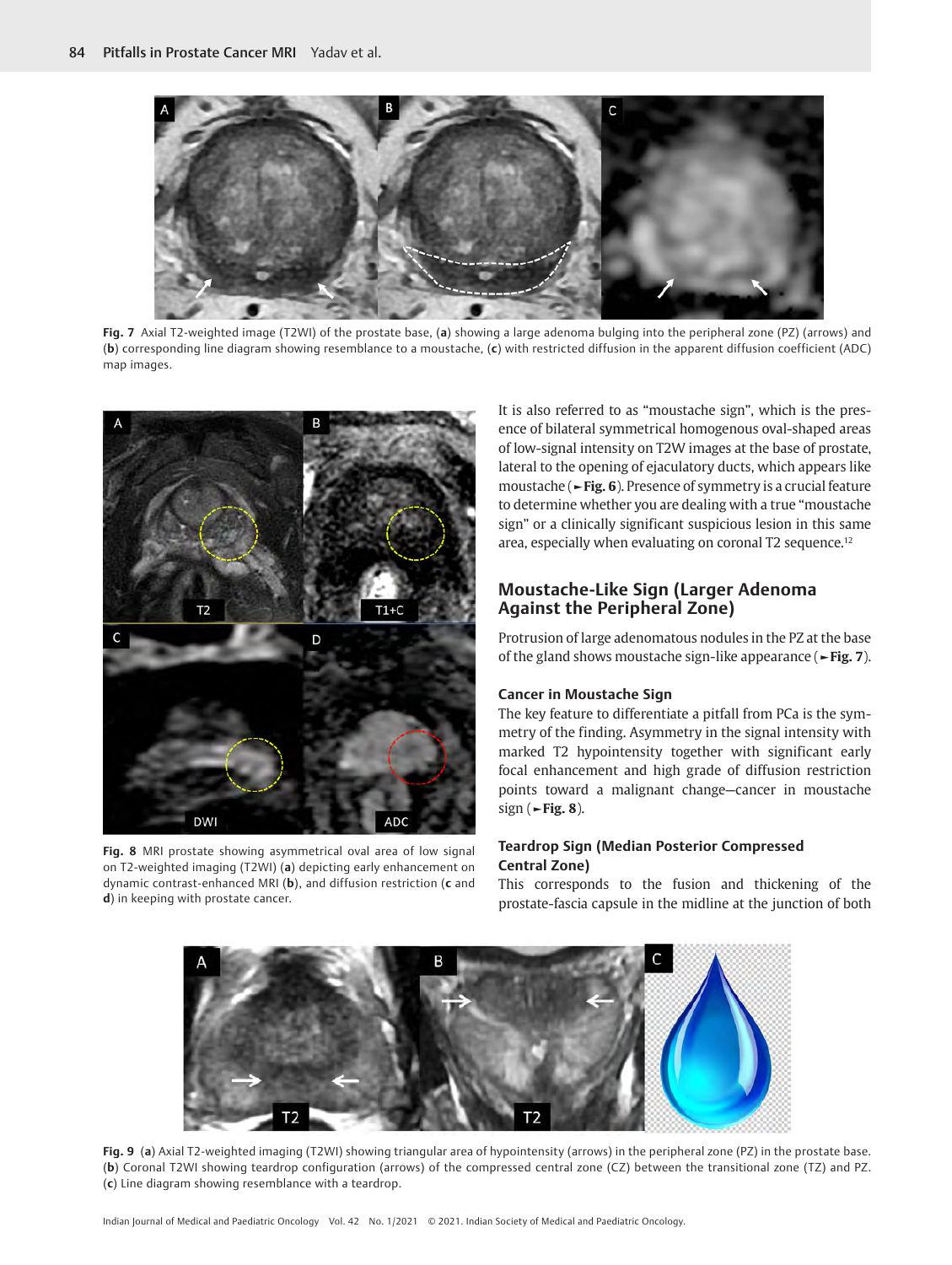the lobes surrounding the ejaculatory ducts, also called "teardrop sign" because of its shape that resembles a teardrop. This pseudolesion is found as a focal nodular hypointense area in the midline at the level of the base-middle third of the gland, as the CZ is compressed between the TZ and PZ (**►Fig. 9**).13

## **Teardrop-like Sign (Protruding Benign Prostatic Hyperplasia Above the Verumontanum)**

Verumontanum is an important landmark in distinguishing compressed CZ and protruding BPH nodule. Teardrop sign is due to bulging of CZ above the verumontanum, while teardrop-like sign is due to bulging of BPH nodule above the verumontanum.14

#### **Ectopic/Extruded Benign Prostatic Hyperplasia Nodule**

Ectopic adenomatous nodules are frequently misdiagnosed by inexperienced radiologists, interpreting it as mp-MRI prostate. These can mimic malignant lesions due to their rounded contour with low signal on T2WI; in some cases, these can show diffusion restriction with early enhancement pattern in perfusion study (DCE). Quantitative analysis of ADC values could improve the diagnostic accuracy in differentiating ectopic BPH nodule from peripheral PCa: the higher the ADC values, the higher the likelihood of ectopic BPH nodule. The crucial step in identification of these nodules is the demonstration of well-defined T2 hypointense capsule. Some of the ectopic BPH nodules may show tiny T2 hyperintense spots, corresponding to dilated acini, and this is a feature that can be used to distinguish them from PZ PCa (**►Fig. 10**).

## **Bacterial Prostatitis (Acute and Chronic)**

It comprises the most common category of benign pathologies mimicking PCa. Acute bacterial prostatitis commonly affects young men; however, chronic prostatitis is commonly seen in



**Fig. 10** Multiparametric MRI (mp-MRI) prostate showing well-defined encapsulated oval area of T2-hypointensity with internal bright spots within the nodule on axial and coronal T2-weighted imaging (T2WI) (**a** and **b**). Histopathology (**c**) showing stromal nodule with slit-like vessels, H and E, ×2 consistent with benign prostatic hyperplasia (BPH) nodule.



**Fig. 11** Multiparametric MRI (mp-MRI) prostate showing altered area of signal with fuzzy margins and bulging contour (**a**), patchy enhancement on postcontrast images (**b**), and diffusion restriction (**c**). Histopathological images (**d**) depicting acute prostatitis with karyorrhectic debris and necrosis, H and E, ×10.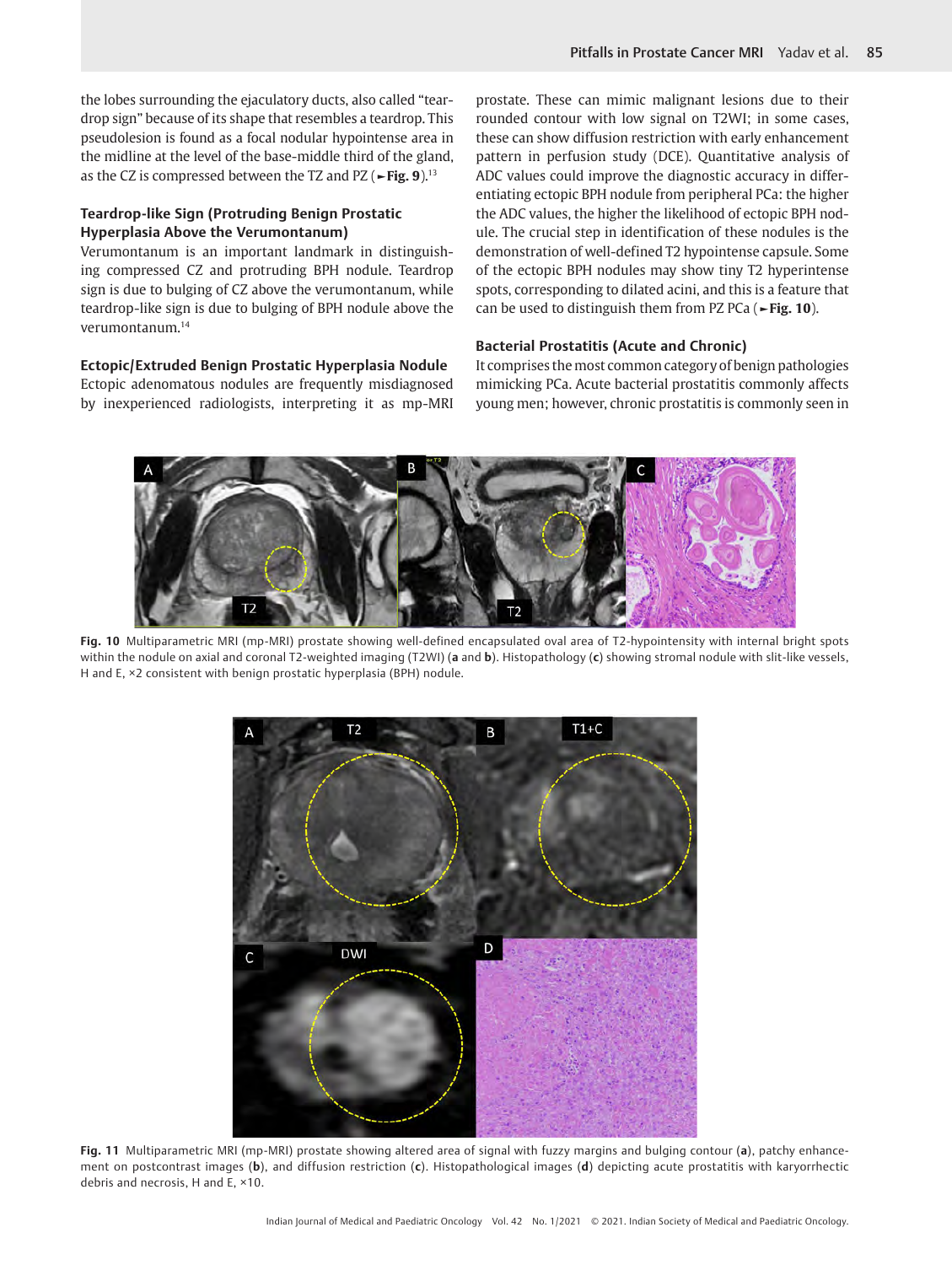older patients. Chronic prostatitis tends to be more indolent, and patients are often asymptomatic; however, acute prostatitis patients presents with fever, urinary tract symptoms, and often frequently associated with abscess.15 Although prostatitis reveals similar signal characteristics as PCa on mp-MRI, the morphology and degree of altered signal intensity with quantitative analysis of perfusion kinetics provide a clue to clinch the diagnosis. Inflammatory lesions exhibit

nonmass-like morphology with ill-defined linear rather than rounded margins and diffuse lobar distribution (**►Fig. 11**).16

#### **Granulomatous Prostatitis**

Most of the cases are idiopathic; however, prior history of intravesical bacillus Calmette–Guerin (BCG) therapy of the urinary bladder, tuberculous prostatitis, and transurethral resection of the prostate is frequently encountered. On



**Fig. 12** MRI prostate showing an area of mild, low-signal intensity on T2-weighted imaging (T2WI) (**a**), with corresponding hyperintense area on precontrast T1-weighted imaging (T1WI) (**b**). Mild restricted diffusion on diffusion-weighted imaging (DWI) and apparent diffusion coefficient (ADC) maps is seen (**c** and **d**). This is consistent with the products from the hemoglobin degradation after biopsy.



**Fig. 13** MRI prostate showing hypointense foci on T2-weighted imaging (T2WI) (**a**), T1-weighted imaging (T1WI) (**b**), without any diffusion restriction on diffusion-weighted imaging (DWI) and apparent diffusion coefficient (ADC) maps (**c** and **d**), suggestive of calcification within the prostate gland.

Indian Journal of Medical and Paediatric Oncology Vol. 42 No. 1/2021 © 2021. Indian Society of Medical and Paediatric Oncology.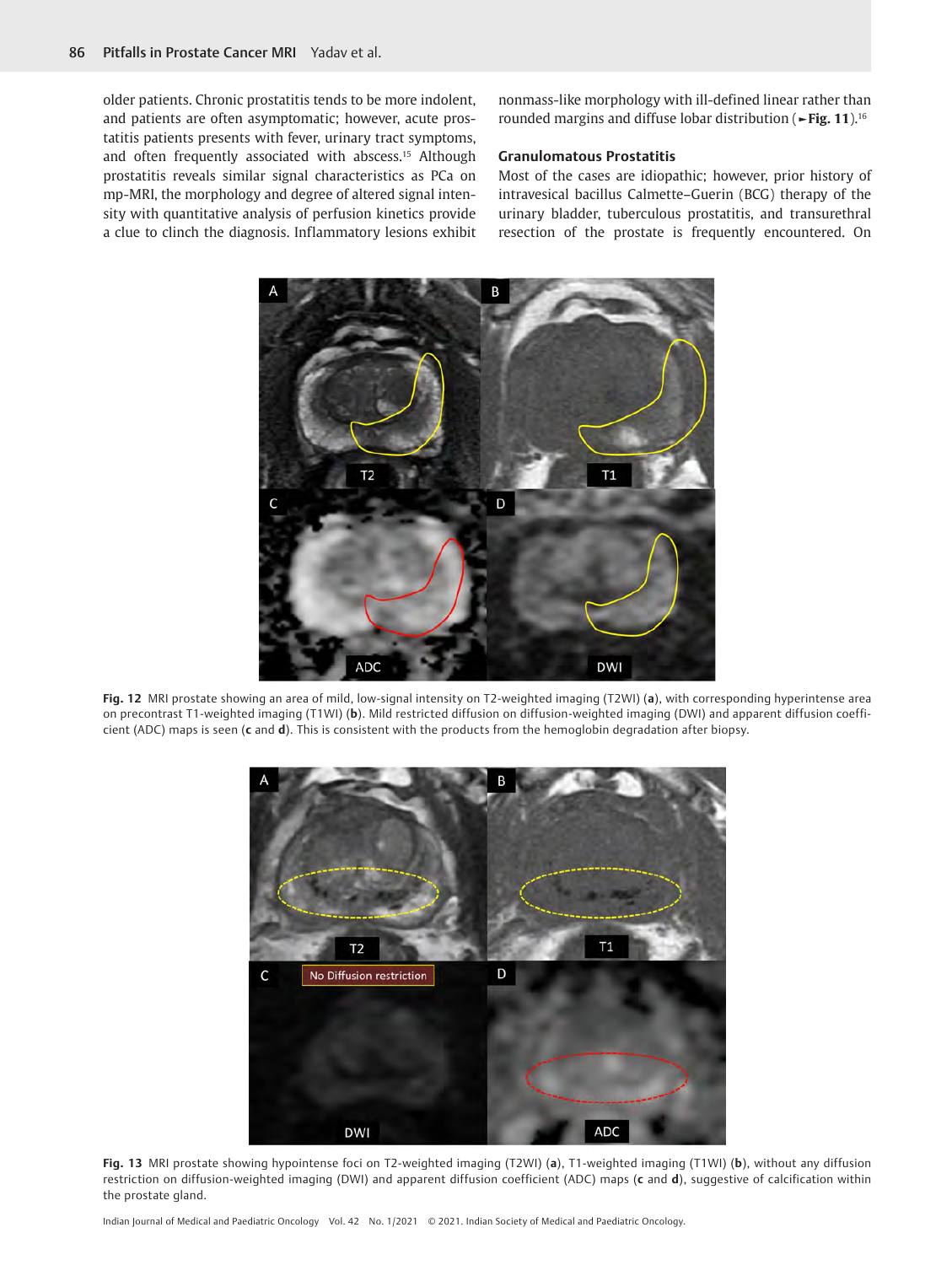

**Fig. 14** Axial T2-weighted imaging (T2WI) showing artifact (arrow) due to Foley's catheter within the prostatic tissue.

mp-MRI, it may appear as mild-to-markedly T2 hypointense lesion, which shows diffusion restriction and early enhancement on DCE-MRI.17,18 After antimicrobial therapy, short-term follow-up MRI may be helpful to assess therapeutic response.<sup>9</sup>

#### **Iatrogenic Changes**

Biopsy needle-induced damage may determine a transient irregularity of the periprostatic capsule, leading to an overestimation of extraprostatic tumor extension.

#### **Postbiopsy Hemorrhage**

Hemorrhage is seen more frequently in the PZ than TZ.19

The signal intensity of postbiopsy hemorrhage depends on the state of hemoglobin degradation. In some metabolic states, it can mimic the suspicious lesion due to low signal on T2W and ADC images; however, it characteristically shows a high signal on the T1W sequence (**►Fig. 12**). As most of the mp-MRI studies are performed before prostate biopsies, the incidence of this pitfall is low, and if it is performed later, most of the experienced radiologists' advice to wait for at least 6 to 8 weeks postbiopsy. This delay is more advisable if it is required for staging purpose, as staging is more dependent on T2WI. If the primary aim is a diagnosis, then this delay can be avoided, as the likelihood of clinically significant PCa at the site of postbiopsy hemorrhage without a corresponding suspicious finding on MRI is low.

#### **Posttreatment Changes**

Treatment commonly includes radical prostatectomy, prostate-sparing focal therapy, or radiation therapy (RT), which can include external-beam RT or brachytherapy.20 There are some common mimics that should be identified in posttreatment cases. Granulation tissue and hemorrhage both will show early enhancement on DCE phase; however, on DWI, they will appear benign with no

#### **Table 3** Key points to avoid pitfall in prostate imaging



T2WIs. Stromal hyperplasia tends to be well-defined, with a rounded encapsulated appearance.

A clinical history of urinary and/or sexual symptoms, fluctuating PSA level, or PSA response to antibiotics can alert the radiologist and the clinician to the possibility of prostatitis.

All the MR sequences must be corelated before reaching a diagnosis.

The pitfalls must be carefully addressed, and biopsy advised wherever required.

Abbreviations: ADC, apparent diffusion coefficient; AFS, anterior fibromuscular stroma; CZ, central zone; PCa, prostrate cancer; PSA, prostrate-specific antigen; T2WI, T2-weighted imaging; TZ, transition zone.

notable signal abnormalities. Posttreatment appears more hypointense than a recurrent tumor with the absence of early enhancement and presence of delayed enhancement during the venous phase.<sup>20</sup> If metallic clips are used during surgery, the DCE sequence is more reliable than DWI. Early enhancement in DCE is highly suggestive of recurrence. All these changes should be correlated with clinical setting, type of treatment received, and PSA levels.<sup>21</sup>

# **Artifacts**

#### **Mispositioned Endorectal Coil**

Use of endorectal is mandatory for the good-quality MRI scanning of prostate on 1.5T scanner. Accurate positioning of a coil is essential; otherwise, it creates artifacts affecting image quality, thus making the diagnosis difficult. Sometimes, it involves adjacent PZ and mimics PCa.

#### **Calcifications**

Incidence of prostate calcification is high and found basically due to concreted secretions or corpora amylacea.<sup>22</sup> They are generally detected in the TZ (central gland). Most of the time, they are indolent. They are characteristically hypointense in all sequences like T1, T2, and ADC, with blooming on susceptibility-weighted imaging (SWI), and do not show diffusion restriction (**►Fig. 13**). CT is helpful to demonstrate the calcification.

#### **Foley's Catheter Tip**

Foley's catheter tip is hypointense on all sequences (**►Fig. 14**). Coronal images will show its entire urethral course and its extension into the urinary bladder.

#### **Periprostatic Lymph Nodes**

Periprostatic lymph nodes are encountered rarely while interpreting mp-MRI prostate. These are commonly located